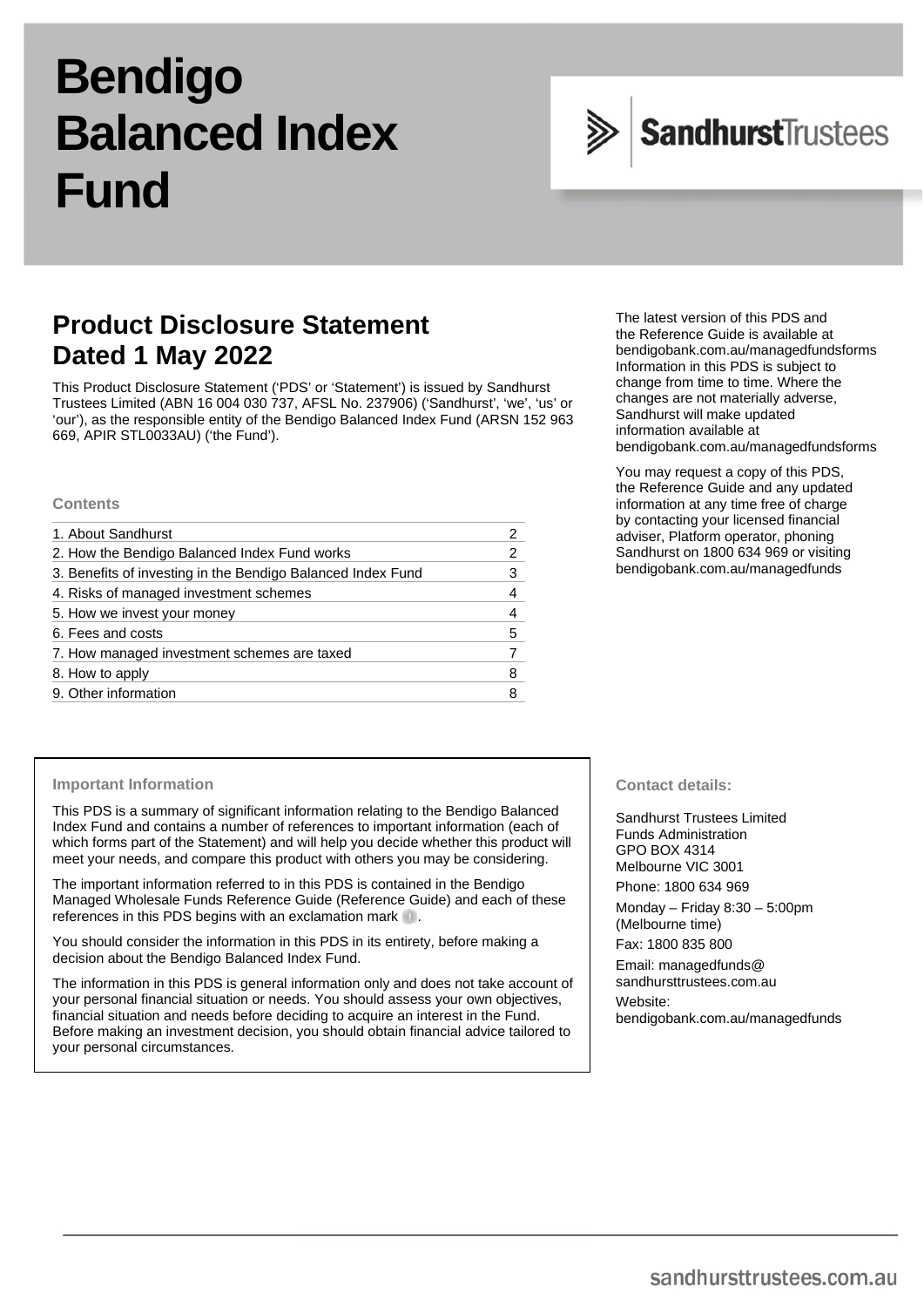# **1. About Sandhurst**

Sandhurst is the Fund's responsible entity and investment manager. Sandhurst is responsible for overseeing the Fund's operation, and managing and administering the Fund in the best interests of investors.

Sandhurst is a wholly owned subsidiary of Bendigo and Adelaide Bank Limited (ABN 11 068 049 178, AFSL No. 237879) (Bendigo and Adelaide Bank) and is part of the Bendigo and Adelaide Bank Group, which comprises Bendigo and Adelaide Bank and its related entities.

We are a highly regarded financial services provider and part of Bendigo and Adelaide Bank's wealth management arm. Established in 1888, we have evolved from a traditional trustee company to a modern full-service wealth manager.

Like Bendigo and Adelaide Bank, we have a strong focus in supporting the people, communities and initiatives from which we draw our ongoing success.

# **2. How the Bendigo Balanced Index Fund works**

### **Structure**

The Fund is a registered managed investment scheme, whereby your money is pooled with other investors' money. Sandhurst invests this money on behalf of all the Fund's investors. This means that you have access to certain investments that you may not otherwise be able to access on your own. The ASIC website [moneysmart.gov.au](https://www.moneysmart.gov.au/) has more information on managed investment schemes.

The Fund is established under a constitution (Constitution), which sets out your rights and the powers and responsibilities of Sandhurst. You can obtain a copy of the Constitution free of charge by contacting us.

Under the Corporations Act 2001 (Corporations Act), the Fund is required to have a compliance plan lodged with ASIC. The compliance plan is audited annually and sets out measures that Sandhurst will implement to ensure that the Fund's operation complies with the Corporations Act and the Constitution.

### **About units and unit pricing**

The Fund is unitised, meaning that when you invest in the Fund, you purchase units that represent a beneficial interest in the Fund's assets (but not in any particular underlying asset).

The unit price is calculated each business day (i.e. any day that is not a weekend or a public holiday in Melbourne, Victoria) by dividing the Fund's net asset value by the number of units on issue, and is adjusted for transaction costs including the buy/sell spread (see section 6 'Fees and costs' in this PDS and section 3 'Fees and costs' in the Reference Guide for further information). Valuations of the Fund's assets are conducted at any time determined by Sandhurst, at regular intervals appropriate to the nature of the asset, and such times as required in the Constitution. The unit price will vary as the market value of the assets in the Fund rises or falls. The latest unit prices are available at [bendigobank.com.au/personal/](https://bendigobank.com.au/personal/investing/managed-funds/unit-prices)  [investing/managed-funds/unit-prices](https://bendigobank.com.au/personal/investing/managed-funds/unit-prices) 

Sandhurst has adopted a unit pricing policy setting out the principles which we apply when exercising unit pricing discretions under the Constitution. You can request a copy of the policy and other documents relating to unit pricing discretions free of charge by calling Sandhurst.

### **Applications and withdrawals**

You can make applications and withdrawals at any time, subject to the following minimum requirements (which Sandhurst may change at its discretion):

- Minimum initial investment \$50,000
	- Minimum additional investment \$100 or a minimum of \$50 per month via the regular savings plan Minimum withdrawals \$1,000
- Minimum switches \$1,000

Minimum investment balance \$50,000

Note: Sandhurst may accept lesser amounts at its discretion.

Sandhurst will retain any interest earned on application money before it is paid into the Fund.

### **Initial investment**

To acquire units in the Fund, you will need to complete an Application Form. If a completed Application Form is received and accepted before 12 noon Melbourne time on a business day, the application will be processed using the Fund's application price calculated as at the close of business on that day. Otherwise, the following business day's application price will be used (these conditions also apply to additional investments – see below).

Payment can be made by cheque or direct debit (if using direct debit, you will need to complete the relevant section of the Application Form) or other method acceptable to Sandhurst. In certain circumstances, Sandhurst reserves the right to refuse an application or accept only part of an application or change processing times.

The Application Form is available at [bendigobank.com.au/managedfundsf](https://bendigobank.com.au/managedfundsforms)orms

### **Additional investments**

You can increase your investment by acquiring units in the Fund at any time, with payment made by BPAY®, cheque, direct debit or other method acceptable to Sandhurst. Units will be issued in accordance with the initial investment timings listed above. You should obtain a copy of the most up-to-date PDS for this Fund when making additional investments, as the investment will be made on those terms. In certain circumstances, Sandhurst reserves the right to refuse an additional investment or accept only part of an additional investment (for example, if the Fund is closed to additional investments) or change processing times.

The Investment Contribution Form is available at [bendigobank.com.au/managedfundsf](https://bendigobank.com.au/managedfundsforms)orms

® Registered to BPAY Pty Ltd ABN 69 079 137 518

### **Regular savings plan**

The Fund offers a regular savings plan with a minimum investment of \$50 per month. Simply complete this election on your Application Form, or alternatively, you can establish a regular savings plan at any time by completing the Investment Contribution Form available at

[bendigobank.com.au/managedfundsf](https://bendigobank.com.au/managedfundsforms)orms and nominate your contribution amount.

### **Withdrawal requests**

You can decrease your investment by withdrawing some or all of your units by sending Sandhurst a completed Withdrawal Form. If your Withdrawal Form is received and accepted before 12 noon Melbourne time on a business day, the withdrawal will be processed using the Fund's withdrawal price calculated as at the close of business on that day. Otherwise, the following business day's withdrawal price will be used. If you make a withdrawal request which would result in your investment balance falling below the minimum investment balance, as set out above under the heading "Applications and withdrawals", Sandhurst may at its discretion treat your withdrawal request as relating to all of your remaining units in the Fund.

The Withdrawal Form is available at [bendigobank.com.au/managedfundsf](https://bendigobank.com.au/managedfundsforms)orms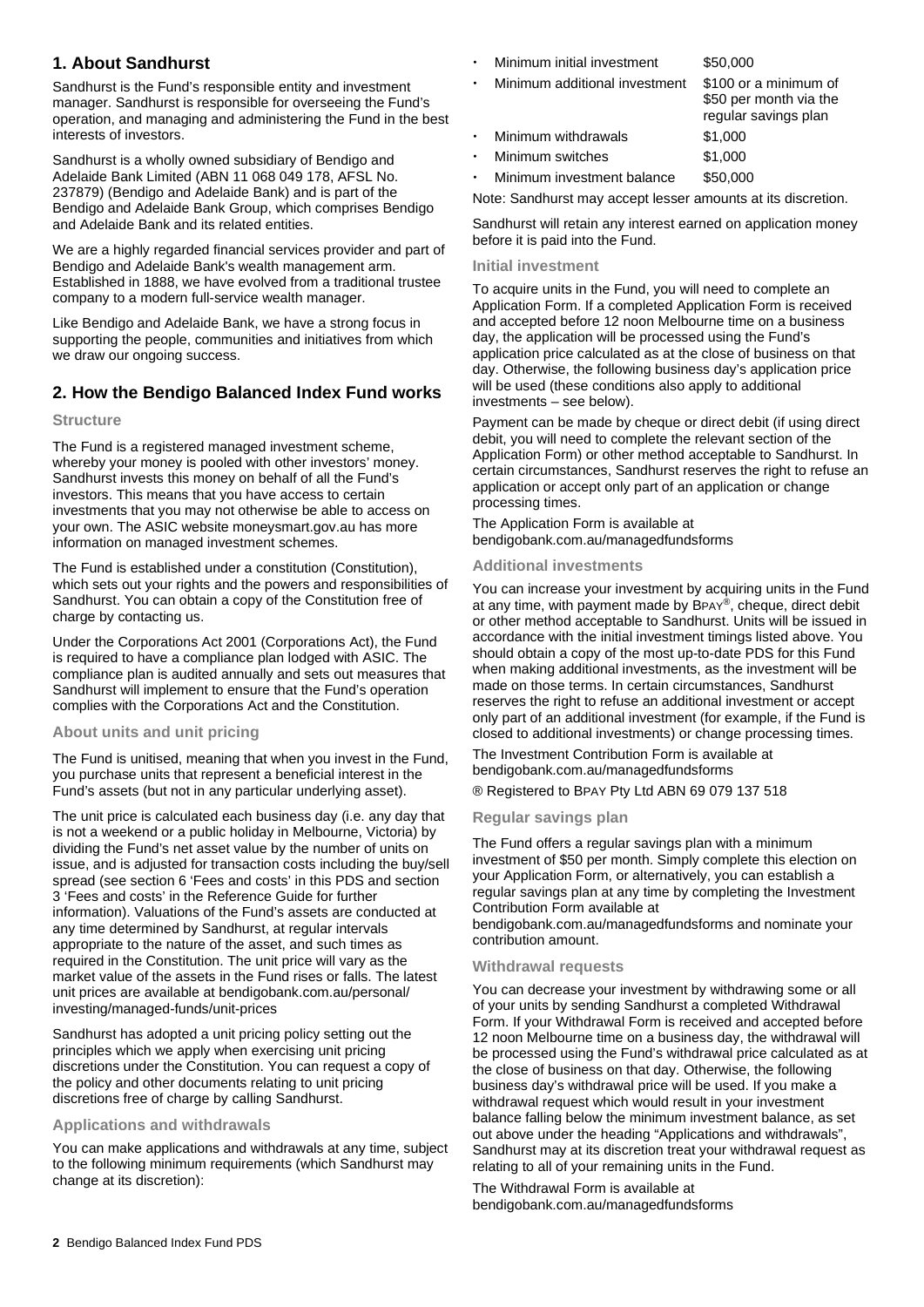After Sandhurst has received and accepted a completed Withdrawal Form, withdrawals are normally paid within 5 business days of the withdrawal date (however, the Fund's Constitution allows up to 30 days or such longer period as Sandhurst determines in certain circumstances). Withdrawals will be credited directly to your nominated account or a cheque can be sent to you upon request.

In extraordinary circumstances, Sandhurst reserves the right to suspend withdrawals from the Fund, such as if in the reasonable opinion of Sandhurst, it is in the best interests of investors as a whole to do so. In some circumstances, such as when there is a freeze on withdrawals, you may not be able to withdraw your units in the Fund within the usual period for withdrawal requests. Sandhurst reserves the right to change processing times.

### **Minimum investment balance**

If the current value of your investment falls below the minimum investment balance, as set out above under the heading "Applications and withdrawals", Sandhurst may at its discretion redeem your interests in the Fund and pay the proceeds to you.

### **Switching and transfers**

You may switch from the Fund to other funds operated by Sandhurst and which are listed on the Switch Form (available at [bendigobank.com.au/managedfundsf](https://bendigobank.com.au/managedfundsforms)orms). When you request a switch, we will redeem your existing units in the Fund at the next available redemption price and we will use the proceeds to buy the units in the new fund at the relevant application price. There is currently no charge for switching between funds, however buy/sell spreads do apply. Switching from one fund to another fund may give rise to tax consequences and it is recommended that you check the tax implications with your accountant or financial adviser before switching.

When making a switch the minimum balance and transaction amounts of the respective funds must be met. You should obtain a copy of the most up-to-date PDS for each fund when requesting a switch, as the switch will be made on the terms of that PDS and the Switch Form. These documents and the Switch Form are available at

[bendigobank.com.au/managedfundsf](https://bendigobank.com.au/managedfundsforms)orms

You can also transfer your units in the Fund to another person. To discuss what is required for a transfer, please contact us on 1800 634 969.

#### **Income distributions**

The Fund may earn income such as dividends, interest and other distributable income, as well as net realised capital gains on the sale of underlying assets. It is Sandhurst's intention that the full amount of the Fund's taxable income in each financial year be distributed to investors. The amount of distributions will vary from period to period and there may be periods in which no distribution is made. Distributions are calculated half yearly as at 30 June and 31 December, and normally paid within 2 months.

Your entitlement to distributions is calculated by dividing the total distribution amount by the total number of units on issue at the distribution date, and multiplying the result by the number of units you hold on that date. If you withdraw units prior to the distribution date, you will not receive any distribution for the period you held those units in the relevant distribution period. However, the Fund's unit price will incorporate the distribution entitlement up to the withdrawal date.

You can choose to have your distributions either:

- reinvested in further units in the same Fund; or
- paid to you by direct credit to your nominated account.

If you do not make a choice, or if a direct credit rejection occurs, then your distributions will be automatically reinvested by acquiring additional units in the Fund at the unit price applicable at the end of the relevant distribution period (the buy/sell spread does not apply to reinvested distributions). You can change your choice for receiving distribution payments by advising Sandhurst at least 10 business days before the end of the relevant distribution period. Otherwise, the change to your distribution instructions will not occur until after the next distribution is paid. Distributions will not be paid by cheque.

### **Platform investors**

If you are investing through a master trust, wrap account or other investor directed portfolio-type service (collectively referred to as a "Platform"), it is generally the operator of that Platform or the custodian of the Platform which becomes the investor in the Fund, not you. Accordingly, they have the rights of an investor and can exercise them in accordance with their arrangements with you.

If you invest through a Platform, you are subject to the terms that are prescribed by the operator of the Platform which may differ from the terms outlined in this PDS (such as procedures for making investments, switches and withdrawals, cooling off periods, cut-off times for transacting, timing for distributions additional fees and costs and investor reporting).

Sandhurst is not responsible for the operation of any Platform through which you invest. In addition to reading this PDS, you should read the PDS for the Platform and other documents that explain the Platform, as issued by your Platform operator.



 You should read the important information about 'Acquisition and disposal of units' before making a decision. Go to section 1 of the Reference Guide at [bendigobank.com.au/managedfundsf](https://bendigobank.com.au/managedfundsforms)orms The material relating to the 'Acquisition and disposal of units' may change between the time when you read this Statement and the day when you acquire the product.

### **3. Benefits of investing in the Bendigo Balanced Index Fund**

The significant features and the significant benefits of the Fund include:

- **Ready-made diversification:** The Fund provides a readymade diversified solution. It provides exposure to investments across the asset classes of Australian and international shares, property and infrastructure, alternative assets, Australian and international fixed interest securities and cash.
- **Access to reputable index managers:** The Fund provides access to the resources and knowledge of leading professional index managers that have an investment strategy of tracking an index with set tolerance levels. Index managers are generally structured to closely match one or a number of indices, so that returns, before fees, also closely match the returns of those indices, rather than trying to select outperforming assets or attempting to time the market.
- **Exposure to alternative assets and cash:** In accordance with the Fund's asset allocation, the Fund may invest in assets that do not necessarily track an index such as alternatives and cash. Alternatives may provide broader diversification due to their low correlation with traditional asset classes, while cash can provide defensive characteristics.
- **Capital growth with regular income:** The Fund is designed to be a medium to long-term investment that aims to deliver capital growth with regular income. If you choose to reinvest your distributions you can benefit from the power of compounding, which allows you to generate returns on your reinvested distributions to optimise your investment earnings over the long term.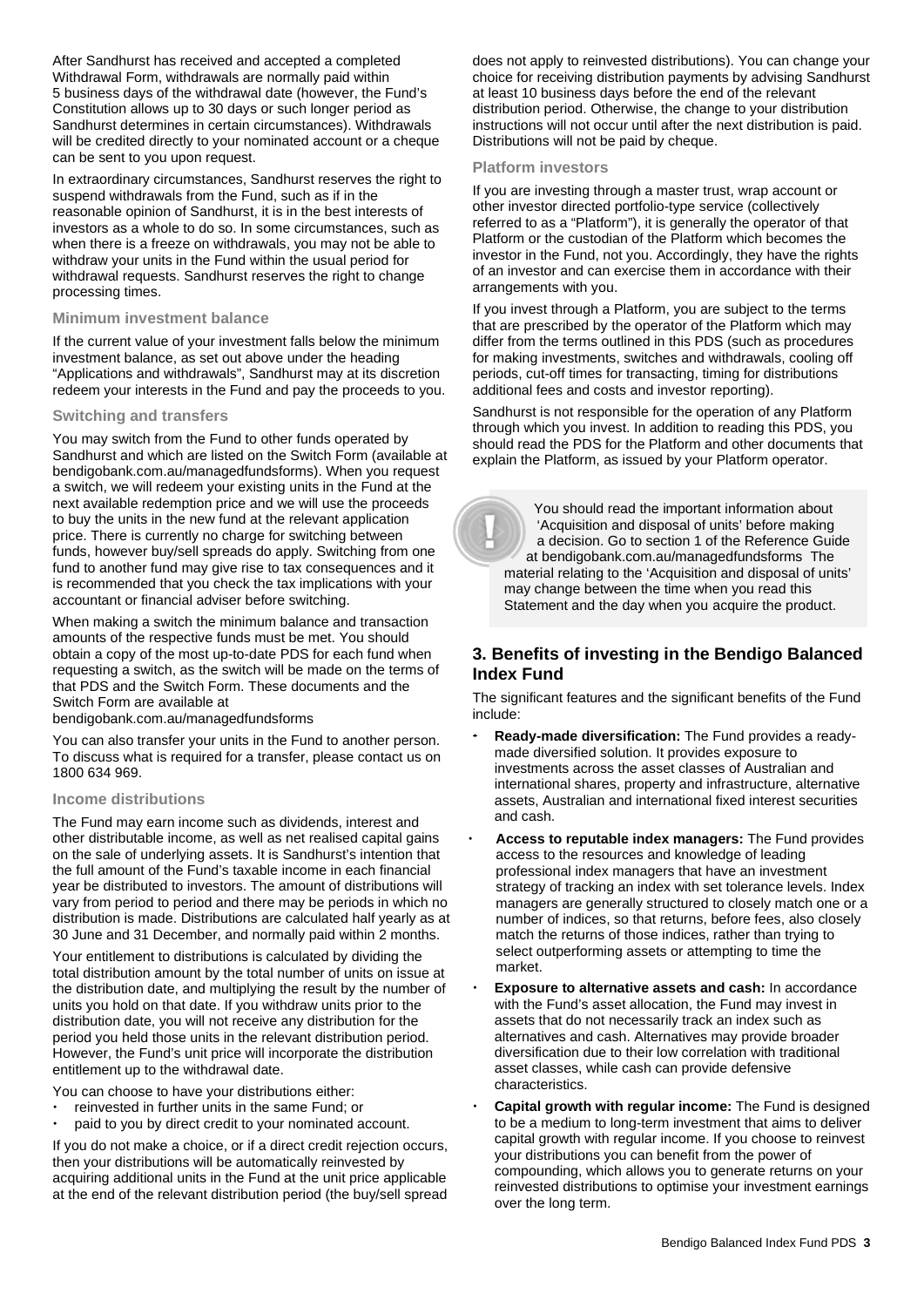- **A simple and convenient way to invest:** The Fund is designed to make investing easy for you. We handle all the investment decisions, paperwork and administration, and provide you with regular information and reporting on your investment. Our application process is straightforward and our friendly staff are on hand to assist you with any queries regarding your investment.
- **Regular savings plan:** The Fund offers the convenience of a regular savings plan so you can add to your investment on a regular basis with as little as \$50 per month. Regular investments can be deducted straight from your bank account.
- **A responsible entity with a proven record:** Sandhurst aims to create wealth for investors by employing a disciplined and conservative approach to managing quality investments.

The Fund aims to provide a simple, cost-effective solution to help you save for your future.

### **4. Risks of managed investment schemes**

The purpose of this section is to inform you of the types of significant risks that may apply to an investment in the Fund and is a summary only. It does not purport to be a comprehensive statement of all the risks.

All investments carry risk. Different investment strategies may carry different levels of risk, depending on the assets that make up the investment strategy. Generally, assets with the highest long-term returns may also carry the highest level of short-term risk.

The significant risks of investing in the Fund are summarised as follows:

- **Individual investment risk:** Investments made by the Fund will fluctuate in value, meaning that they can, and do, fall in value for many reasons. This is an inherent risk associated with all managed funds.Sandhurst aims to reduce investment risk by diversifying investments across the market thereby reducing the impact of individual investment risk.
- **Market risk:** The Fund is impacted by market risk. Factors that may influence the market include changes to economic, technological, climate, political, taxation, country, legal conditions and/or market sentiment. The Fund invests in a diversified portfolio of investments within its prescribed asset classes to reduce the impact of market risk.
- **Currency risk:** The Fund has exposure to international markets. Changes in foreign currencies relative to the Australian dollar can have a positive or negative impact on investment returns or values. The asset managers of the Fund's investments, including Sandhurst itself, may manage currency risk by the use of currency derivatives to hedge currency exposure.
- **Fund risk:** The Fund may not achieve its investment objective or Sandhurst may underperform other investment managers. The Fund could be terminated, the fees and costs could change, Sandhurst could be replaced as the responsible entity and/or investment manager, or key personnel could change. Sandhurst has established operational risk and compliance processes and aims to minimise Fund risk by monitoring how these risks may impact on the Fund and by acting in the best interests of investors.
- **Derivatives risk:** Derivatives may be used from time to time for both gaining and hedging exposure to assets, interest rate risk and/or currencies. Derivatives risk includes the value of derivative positions not moving in line with the movement in the underlying asset, potential illiquidity of the derivative, and the Fund being unable to meet payment obligations in relation to derivative contracts. Sandhurst has

processes in place to govern the use of derivatives. Sandhurst will not use derivatives to gear the returns of the Fund.

- **Liquidity risk:** The Fund's assets may not be able to be converted into cash in a timely manner in order to pay withdrawal requests. Sandhurst manages liquidity risk by investing in a range of assets that ordinarily can be readily converted into cash.
- **Counterparty risk:** Counterparty risk represents the loss that would be recognised if counterparties (i.e. the other parties to the contracts such as securities dealers or derivative counterparties or responsible entities) fail to perform as contracted. The asset managers of the Fund's investments are primarily responsible for managing this risk.
- **Regulatory risk:** Investment performance may be affected by changes to government policies, regulations and taxation laws.
- **Asset manager risk:** A fund of another asset manager in which the Fund invests could be terminated, or there could be changes in the fees and costs, the responsible entity and/or asset manager, or key personnel. The underlying asset manager may underperform the relevant performance benchmark or other asset managers. To minimise this risk, Sandhurst has strong risk management, governance and investment management processes in place, including the assessment and ongoing monitoring of asset managers.

The significant risks of investing in managed investment schemes include that:

- the value of investments will vary over time;
- the level of returns will vary and future returns may vary from past returns;
- returns are not guaranteed and you may lose some of your money;
- laws affecting managed investment schemes may change in the future; and
- the level of risk for you will vary depending on a range of factors including, age, investment time frames, where other parts of your wealth are invested and your risk tolerance.

The performance of the Fund is regularly monitored to assess whether the investment policy and the objectives of the Fund are being met. However, we do not guarantee future profitability, Fund returns, distributions or return of capital.

You should consult with your financial adviser to properly understand the risks associated with the Fund and your attitude to investment risk.

Sandhurst, Bendigo and Adelaide Bank and its related entities do not guarantee the repayment of capital invested, the payment of income or the Fund's investment performance. An investment in the Fund does not represent a deposit with, or a liability of Sandhurst, Bendigo and Adelaide Bank or its related entities. Bendigo and Adelaide Bank does not stand behind or guarantee the performance of Sandhurst.

Sandhurst is not an authorised deposit-taking institution within the meaning of the Banking Act 1959

### **5. How we invest your money**

The Fund offers a single investment option.

Sandhurst aims to create wealth for investors by providing simple and professionally managed investment opportunities.

Our approach involves investing Fund assets in investment vehicles that are managed by expert asset managers, including Sandhurst itself. The Fund will gain exposure to asset classes via various investment options, including accessing leading asset managers which have an 'index' investment approach. Index strategies are designed to represent a broad market or a portion of the broad market. Indexing is a way of gaining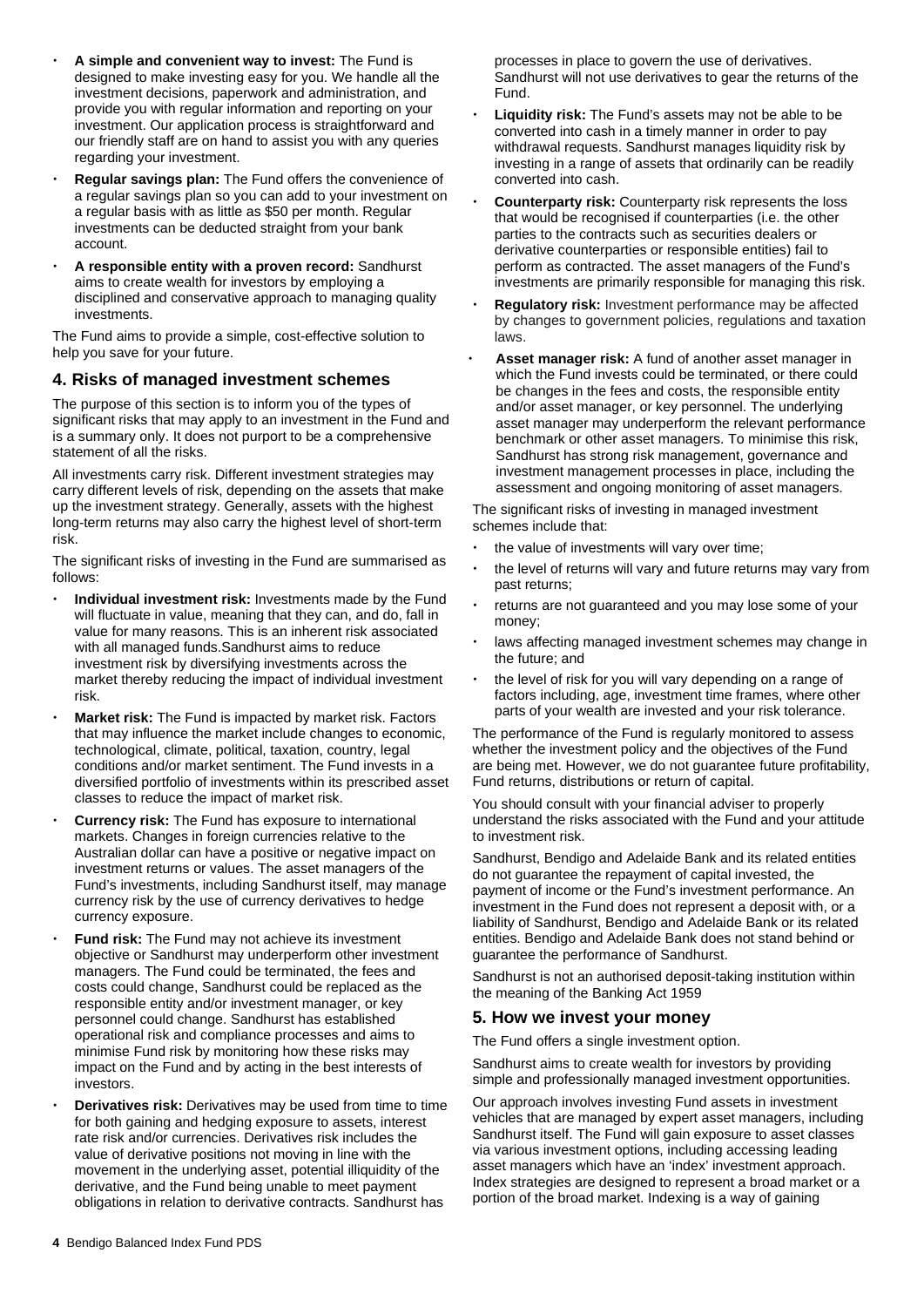exposure to investment markets whilst not seeking to outperform the relevant markets. This in turn reduces the risk of underperforming the relevant markets (before fees). Most investment markets have indices that measure their value over time and index funds seek to track the return of particular markets or sectors.

Whilst Fund assets will have exposure to an index investment strategy, Sandhurst will also invest in alternative assets, that may not use an index approach. These may include, and are not limited to, investments such as commodities and unlisted assets. In addition, Sandhurst manages the cash component of the Fund and also manages derivatives held by the Fund from time to time.

Sandhurst monitors and manages foreign currency exposures. The neutral position for exposure to currencies is 50% hedged for international shares and 100% hedged for global fixed interest, we may vary these positions at any time based on our view of economic and market conditions.

Sandhurst determine the allocation of amounts to each asset class on an ongoing basis within the ranges set out in the adjacent table for this Fund.

Further information about these asset managers can be found a[t bendigobank.com.au/globalassets/](https://www.bendigobank.com.au/globalassets/documents/wealth/managedfunds/asset-manager-guide.pdf)  [documents/wealth/managedfunds/asset-manager](https://www.bendigobank.com.au/globalassets/documents/wealth/managedfunds/asset-manager-guide.pdf)[guide.pdf](https://www.bendigobank.com.au/globalassets/documents/wealth/managedfunds/asset-manager-guide.pdf) 

**Warning:** When choosing whether to invest in the Fund, you should consider:

- the likely investment return;
- the risk; and
- your investment timeframe.

**Labour standards, or environmental, social or ethical considerations** 

Sandhurst does not take into account labour standards or environmental, social or ethical considerations in the selection, retention or realisation of investments relating to the Fund.



 You should read the important information about the Fund's investment process before making a decision. Go to section 2 of the Reference Guide at [bendigobank.com.au/managedfundsf](https://bendigobank.com.au/managedfundsforms)orms. The material relating to the Fund's

investment process may change between the time when you read this Statement and the day when you acquire the product.

# **Bendigo Balanced Index Fund**

| <b>Investment</b><br>return<br>objective                               | To deliver investment returns after fees in excess of<br>3% above inflation over a full market cycle (typically 7<br>to 10 years).                                                                                                                                                                                                                                                                                                            |     |     |  |
|------------------------------------------------------------------------|-----------------------------------------------------------------------------------------------------------------------------------------------------------------------------------------------------------------------------------------------------------------------------------------------------------------------------------------------------------------------------------------------------------------------------------------------|-----|-----|--|
| <b>Investment</b><br>strategy                                          | To invest via expert asset managers, including<br>Sandhurst, that specialise in index strategies that seek<br>to track the performance of selected benchmarks as<br>well as alternative assets and cash. Alternative assets<br>and cash may or may not invest in index strategies.<br>Sandhurst will invest the Fund's assets across a<br>variety of asset classes in a manner that it believes will<br>meet the investment return objective. |     |     |  |
|                                                                        | The neutral position of the Fund is 60% growth assets<br>and 40% defensive assets.                                                                                                                                                                                                                                                                                                                                                            |     |     |  |
|                                                                        |                                                                                                                                                                                                                                                                                                                                                                                                                                               | Min | Max |  |
| <b>Strategic</b><br>asset class                                        | Australian shares                                                                                                                                                                                                                                                                                                                                                                                                                             | 10% | 40% |  |
|                                                                        | International shares                                                                                                                                                                                                                                                                                                                                                                                                                          | 15% | 50% |  |
|                                                                        | Property & infrastructure                                                                                                                                                                                                                                                                                                                                                                                                                     | 0%  | 20% |  |
| allocation                                                             | <b>Fixed interest</b>                                                                                                                                                                                                                                                                                                                                                                                                                         | 10% | 50% |  |
|                                                                        | Alternatives                                                                                                                                                                                                                                                                                                                                                                                                                                  | 0%  | 20% |  |
|                                                                        | Cash                                                                                                                                                                                                                                                                                                                                                                                                                                          | 0%  | 30% |  |
|                                                                        | In exceptional market conditions the Fund may have<br>asset class allocations outside the stated minimum and<br>maximum for short periods of time.                                                                                                                                                                                                                                                                                            |     |     |  |
| <b>Minimum</b><br>suggested<br>investment<br>timeframe                 | Recommended for at least a 4 year investment period.                                                                                                                                                                                                                                                                                                                                                                                          |     |     |  |
| <b>Type of</b><br>investor for<br>whom this<br>investment<br>is suited | This Fund is intended to suit an investor primarily<br>seeking capital growth and regular income from a<br>diversified portfolio of growth and income generating<br>assets.                                                                                                                                                                                                                                                                   |     |     |  |
| <b>Risk level</b>                                                      | This Fund is considered by Sandhurst to be a medium<br>risk investment.                                                                                                                                                                                                                                                                                                                                                                       |     |     |  |
| <b>Changes to</b><br>the Fund                                          | We have the right to terminate the Fund or change the<br>Fund's investment return objective (including without<br>limitation the strategic asset class allocations and<br>investment strategy) and investments (including by<br>switching investments to a strategy of another asset<br>manager) without providing prior notice to investors.<br>We will inform investors of any material changes to the<br>Fund in accordance with the law.  |     |     |  |

# **6. Fees and costs**

### **Did you know?**

Small differences in both investment performance and fees and costs can have a substantial impact on your long term returns. For example, total annual fees and costs of 2% of your account balance rather than 1% could reduce your final return by up to

20% over a 30 year period (for example, reduce it from \$100,000 to \$80,000).

You should consider whether features such as superior investment performance or the provision of better member services justify higher fees and costs.

You may be able to negotiate to pay lower fees. Ask the Fund or your financial adviser.

### **To find out more**

If you would like to find out more, or see the impact of the fees based on your own circumstances, the **Australian Securities and Investments Commission** (**ASIC**) Moneysmart website (www[.moneysmart.gov.au\)](https://www.moneysmart.gov.au/) has a managed funds fee calculator to help you check out different fee options.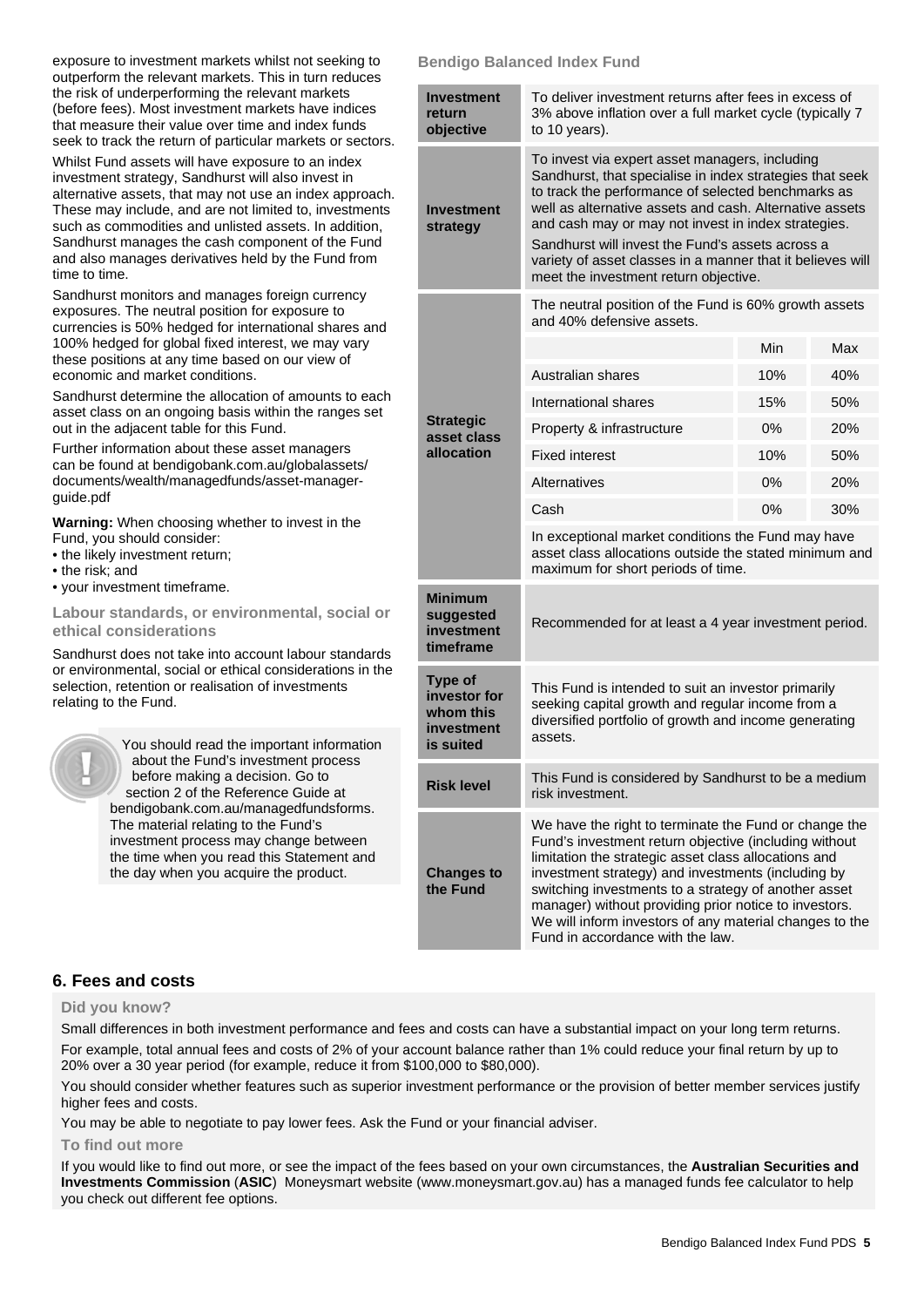The managed funds fee calculator on the ASIC website (ww[w.moneysmart.gov.au\)](https://www.moneysmart.gov.au/) can also be used to calculate the effect of fees and costs on account balances. Taxation information is set out in section 7 of this PDS.

The following table shows the fees and other costs that you may be charged. These fees and costs may be deducted from your money, from the returns on your investment or from the assets of the Fund as a whole. This information can be used to compare costs between different simple managed investment schemes.

You should read all the information about fees and costs because it is important to understand their impact on your investment. All the fees and costs shown in this section include GST less the applicable reduced input tax credits unless otherwise stated.

### **Fees and costs summary**

| <b>Bendigo Balanced Index Fund</b>                                                                                                         |                                         |                                                                                                                                                                                                                                                                                                                                                                                                                                    |  |  |  |
|--------------------------------------------------------------------------------------------------------------------------------------------|-----------------------------------------|------------------------------------------------------------------------------------------------------------------------------------------------------------------------------------------------------------------------------------------------------------------------------------------------------------------------------------------------------------------------------------------------------------------------------------|--|--|--|
| Type of fee or cost                                                                                                                        | <b>Amount</b>                           | How and when paid                                                                                                                                                                                                                                                                                                                                                                                                                  |  |  |  |
| Ongoing annual fees and costs                                                                                                              |                                         |                                                                                                                                                                                                                                                                                                                                                                                                                                    |  |  |  |
| Management fees and costs*<br>The fees and costs for managing<br>your investment                                                           | 0.44% p.a.                              | The Fund's management fee is 0.43% p.a. and is calculated on the<br>Fund's net asset value, accrued daily and paid quarterly in arrears to<br>Sandhurst from the Fund's assets as a whole.<br>Management fees and costs include indirect costs of 0.01% p.a.<br>which are paid when they arise.<br>The Fund's management fees and costs are recovered from the<br>Fund and are not directly deducted from your investment account. |  |  |  |
| Performance fees<br>Amounts deducted from your<br>investment in relation to the<br>performance of the product                              | 0.00% p.a.                              | Sandhurst does not charge a performance fee for managing the<br>Fund. However, the Fund may pay performance fees to some asset<br>managers that manage interposed vehicles in which the Fund<br>invests.<br>These performance fees are recovered from the Fund as and when<br>they are incurred and are not directly deducted from your investment<br>account.                                                                     |  |  |  |
| <b>Transaction costs</b><br>The costs incurred by the scheme<br>when buying or selling assets                                              | 0.01% p.a.                              | Transaction costs are paid as and when they are incurred by the<br>Fund by a deduction from the Fund. Transaction costs are also<br>incurred by an interposed vehicle in which the Fund has invested<br>and those costs reduce the value of the Fund's investment in that<br>interposed vehicle. These transaction costs are not directly<br>deducted from your investment account.                                                |  |  |  |
| Member activity related fees and costs (fees for services or when your money moves in or out of the scheme)^                               |                                         |                                                                                                                                                                                                                                                                                                                                                                                                                                    |  |  |  |
| Establishment fee<br>The fee to open your investment                                                                                       | Nil                                     | Not applicable                                                                                                                                                                                                                                                                                                                                                                                                                     |  |  |  |
| Contribution fee<br>The fee on each amount<br>contributed to your investment                                                               | Nil                                     | Not applicable                                                                                                                                                                                                                                                                                                                                                                                                                     |  |  |  |
| Buy-sell spread <sup>#</sup><br>An amount deducted from your<br>investment representing costs<br>incurred in transactions by the<br>scheme | Buy spread: 0.09%<br>Sell spread: 0.13% | The buy spread applies to each application in the Fund and is<br>deducted from your investment amount upon application. The sell<br>spread applies to each withdrawal and is deducted from your<br>investment amount upon withdrawal.                                                                                                                                                                                              |  |  |  |
| Withdrawal fee<br>The fee on each amount you take<br>out of your investment                                                                | Nil                                     | Not applicable                                                                                                                                                                                                                                                                                                                                                                                                                     |  |  |  |
| Exit fee<br>The fee to close your investment                                                                                               | Nil                                     | Not applicable                                                                                                                                                                                                                                                                                                                                                                                                                     |  |  |  |
| Switching fee<br>The fee for changing investment<br>options                                                                                | Nil                                     | Not applicable                                                                                                                                                                                                                                                                                                                                                                                                                     |  |  |  |

\* The amount of this fee can be negotiated. See "Differential fee arrangements" under the heading "Additional explanation of fees and costs" in the Reference Guide for more information.

^ These fees do not include amounts payable to a financial adviser. See "Advice fee" under the heading "Additional explanation of fees and costs" in the Reference Guide for more information.

# These spreads can increase materially in stressed market conditions. See "Investor buy/sell spread" under the heading "Additional explanation of fees and costs" in the Reference Guide for more information.

**Warning:** Additional fees may be paid to a financial adviser if a financial adviser is consulted. Please refer to the Statement of Advice in which details of the fees are set out.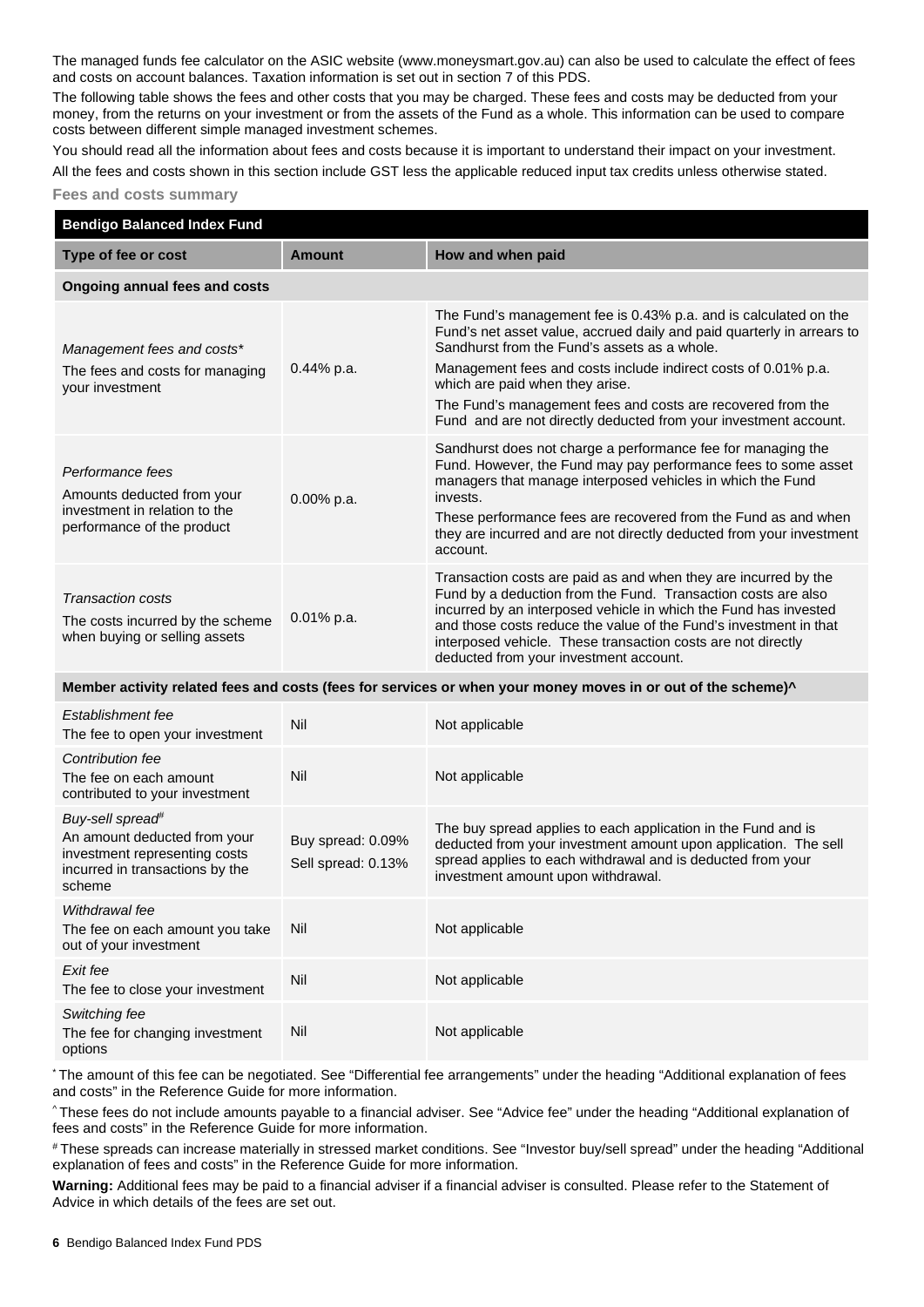### **Example of annual fees and costs for the Fund**

The following table gives an example of how the fees and costs for the Fund can affect your investment over a one-year period. You should use this table to compare the Fund with other managed investment products.

| <b>EXAMPLE:</b><br><b>Bendigo Balanced Index</b><br>Fund                    |               | <b>BALANCE OF \$50,000 WITH</b><br><b>A CONTRIBUTION OF \$5,000</b><br><b>DURING YEAR</b>                                                                                                                                                                                        |
|-----------------------------------------------------------------------------|---------------|----------------------------------------------------------------------------------------------------------------------------------------------------------------------------------------------------------------------------------------------------------------------------------|
| Contribution<br>Fees                                                        | Nil           | For every additional \$5,000<br>you put in, you will be charged<br>\$0.                                                                                                                                                                                                          |
| <b>PLUS</b><br>Management<br>Fees and<br>Costs                              | $0.44\%$ p.a. | <b>And, for every \$50,000 you</b><br>have in the Bendigo Balanced<br>Index Fund, you will be<br>charged or have deducted<br>from your investment \$220<br>each year.                                                                                                            |
| <b>PLUS</b><br>Performance<br>Fees                                          | $0.00\%$ p.a. | And, you will be charged or<br>have deducted from your<br>investment \$0 in performance<br>fees each year.                                                                                                                                                                       |
| <b>PLUS</b><br>Transaction<br>Costs                                         | $0.01\%$ p.a. | And, you will be charged or<br>have deducted from your<br>investment \$5 in transaction<br>costs.                                                                                                                                                                                |
| <b>EQUALS</b><br>Cost of<br>Bendigo<br><b>Balanced</b><br><b>Index Fund</b> |               | If you had an investment of<br>\$50,000 at the beginning of the<br>year and you put in an<br>additional \$5,000 during that<br>year, you would be charged<br>fees and costs in the range of:<br>\$225 to \$248<br>What it costs you will<br>depend on the fees you<br>negotiate. |

### **Additional explanation of fees and costs**

### **Management fees and costs**

Management fees and costs are incurred in managing the Fund, comprising the management fee paid to Sandhurst as responsible entity for administering the Fund, other investmentrelated expenses and reimbursements in relation to the Fund, amounts paid or payable for investing in the assets of the Fund, and indirect costs (excluding any transaction costs and performance fees, if any). Indirect costs are based on the actual costs of the past financial year.

Indirect costs are any amounts that directly or indirectly reduce the returns on the units that is paid from, or reduce the amount or value of, the income or assets of the Fund (including an underlying investment of the Fund).

The Fund's Constitution allows Sandhurst to pay or recover, from the Fund, all costs, charges, expenses and outgoings reasonably and properly incurred by Sandhurst in the proper performance of its duties in administering the Fund. These are included in the indirect costs of the fund.

Management fees and costs are based on the latest available information as at the date of this PDS. Management fees and costs may increase or decrease over time depending on the amounts comprising the management costs described above.

### **Performance fees**

A performance fee is an amount paid or payable, calculated by reference to the performance of the Fund and interposed vehicles in which the Fund invests, whether from income or capital appreciation (realised or unrealised). As at the date of this PDS, Sandhurst does not charge a performance fee for managing the Fund but some of the asset managers of

interposed vehicles in which the Fund invests do charge performance fees.

Accordingly, the total performance fees set out in the 'Fees and costs summary' include performance fees chargeable by us (nil) and performance fees of 0.00% p.a. chargeable by some of the asset managers of interposed vehicles in which the Fund invests.

The performance fees set out above have been calculated by reference to the average performance fees over a previous period, except where the Fund or the relevant interposed vehicle was first offered in the current financial year, in which case a reasonable estimate of the performance fees was used in the calculation.

### **Transaction costs**

Transaction costs are incurred when acquiring and disposing of certain assets. These costs may include clearing costs, brokerage, stamp duty and buy/sell spreads charged by us or charged to us by asset managers we engage. The amount of total gross transaction costs are 0.04% p.a. The transaction costs shown in the 'Fees and costs summary' are shown net of any amount recovered by the buy/sell spread charged by Sandhurst as set out in the 'Fees and costs summary'.

### **Changes to fees and costs**

Fees and costs can be changed at any time by Sandhurst in accordance with the Fund's Constitution without your consent. If fees payable to Sandhurst increase, you will be given 30 days' prior notice. Other costs may change at any time without prior notice to you.

### **Tax**

For information about tax, please see section 7 "How managed investment schemes are taxed".



 You should read the important information about 'Fees and costs' before making a decision. Go to section 3 of the Reference Guide at [bendigobank.com.au/managedfundsf](https://bendigobank.com.au/managedfundsforms)orms. The material relating to the 'Fees and costs' may change between the time when you read this Statement and the day when you acquire the product.

# **7. How managed investment schemes are taxed**

**Warning:** Investing in a registered managed investment scheme is likely to have tax consequences. The Australian taxation system is complex and individual investors have different circumstances. Persons are strongly advised to seek professional tax advice.

In summary, when investing in the Fund, investors should note that:

- Registered managed investment schemes generally do not pay tax on behalf of investors.
- Investors will be assessed for tax on income and capital gains generated by the Fund in the year to which their entitlement relates, irrespective of whether the income is reinvested or the income payment occurs at a later date.
- Tax components of Fund distributions will be allocated to investors on a fair and reasonable basis.
- The Fund will pass through the investors' share of any tax credits received during the year.
- The Fund has made a 'capital election' under the tax regime for Managed Investment Trusts (MIT) and it continues to be an eligible MIT.
- Investors may be liable for tax on capital gains realised on the sale of units in the Fund, either by withdrawal, switch or transfer.